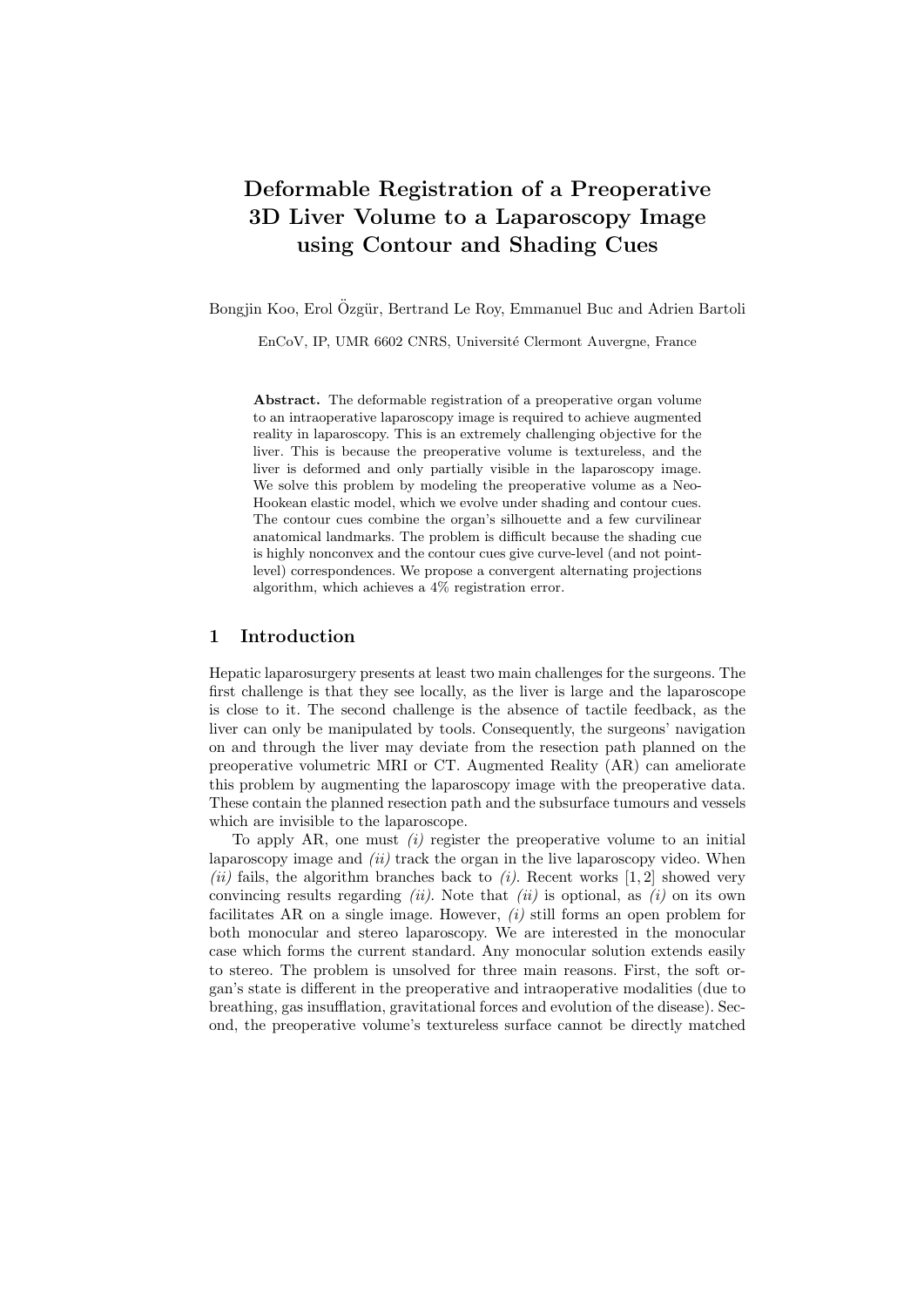#### 2 3D-2D Deformable Registration

to the laparoscopy image. Third, a monocular laparoscope does not perceive depth. For the liver,  $(i)$  turns out to be harder to solve because the liver is highly deformable and only partially visible in the laparoscopy image.

The state-of-the-art for step  $(i)$  in monocular laparoscopy is manual rigid registration [3]. However, there also exist advanced registration methods, but designed to work in different conditions. For instance, [4] requires a stereoscope for deformable registration using contours; [5] needs multiple intraoperative images of a fully visible and rigid organ for rigid registration using the silhouette; [6] necessitates an intraoperative scanner for rigid registration using shading; [7] requires rigid views to be able to build a silhouette visual hull for deformable registration. None of the existing methods thus solve registration in the de facto conditions of monocular laparoscopy.

We propose a semi-automatic deformable registration framework for the liver in monocular laparoscopy. Our algorithm uses the Neo-Hookean elastic model for the liver's preoperative volume as deformation law, and shading and contour as visual cues from the single laparoscopy image. We use two types of contour cues: the silhouette and curvilinear anatomical landmarks. Both types of contour are challenging to use because they do not directly give point correspondences. We solve this by embedding an ICP (Iterative Closest Point) mechanism in our algorithm. More specifically, the silhouette changes and slides as the model is evolved. Therefore, even though it is a necessary constraint, it is weak, as a large set of different deformations will satisfy it. The anatomical landmarks form stronger constraints by being stationary on the model. However they may also often be occluded. The anatomical landmarks we propose are the ridge contours (formed due to the negative imprints of the surrounding organs) and the falciform ligament separating the left and right lobes. We require the user to mark the liver's visible contour segments in the image. The user may also mark a few corresponding points on the anatomical landmarks, if available. Our algorithm then cycles through the constraints given by the deformation law and the visual cues and solves them by optimal projections, including the contours' ICP. We model shading using the Lambertian model with light fall-off following the inverse-square distance law. We propose a new projection operator for the shading constraint, which is challenging to handle because of its nonconvexity. Our algorithm is the first one to combine a deformable model with the contour and shading cues to achieve registration on a single laparoscopy image.

### 2 Proposed Problem Formulation

#### 2.1 Preliminaries

**Metric spaces.** Let  $x \in \mathbb{R}^k$  be a point with  $k \in \{1, 2, 3\}$  and  $\mathcal{X} \in \mathcal{S}$  be a shape (a point set) with  $S = \bigcup_{n>0} \mathbb{R}^{k\times n}$  the set of non-empty shapes of any size n. We define the distance metric  $\rho : \mathbb{R}^k \times \mathbb{R}^k \to \mathbb{R}^+$  as  $\rho(x, y) = ||x - y||$  for all  $x, y \in \mathbb{R}^k$  with  $\|\cdot\|$  the Euclidean norm. We define the distance of a point  $x \in \mathbb{R}^k$  to a shape  $\mathcal{Y} \in \mathcal{S}$  as  $dist(x, \mathcal{Y}) = \min\{\rho(x, y) | y \in \mathcal{Y}\}.$  We use the modified Hausdorff distance [9] of a shape  $X \in \mathcal{S}$  to a shape  $\mathcal{Y} \in \mathcal{S}$ :

$$
\text{dist}(\mathcal{X}, \mathcal{Y}) = \max \{ \text{mean} \{ \text{dist}(x, \mathcal{Y}) \, | \, x \in \mathcal{X} \}, \text{mean} \{ \text{dist}(y, \mathcal{X}) \, | \, y \in \mathcal{Y} \} \} \tag{1}
$$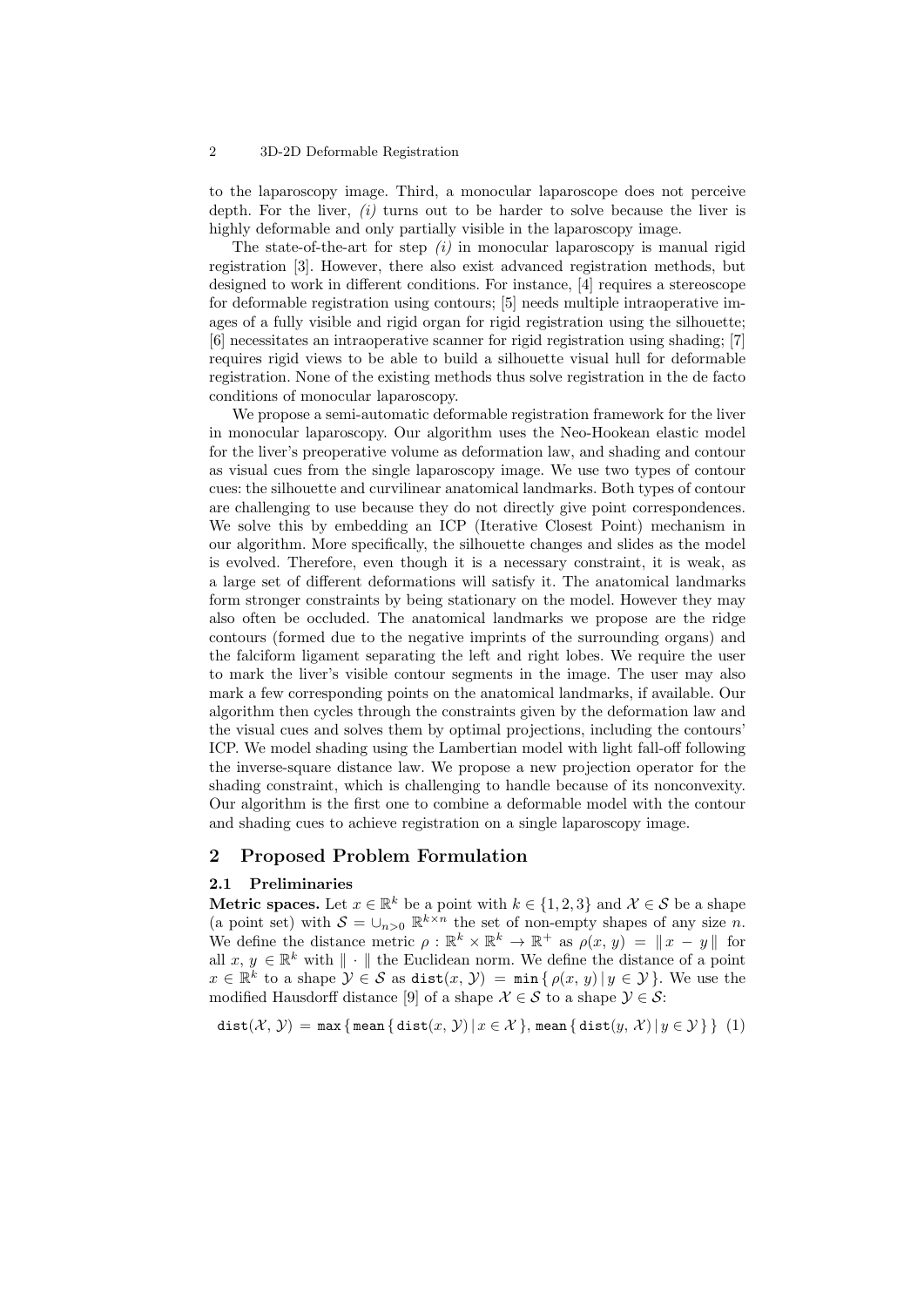**Constraints.** Each registration constraint has a function  $\phi : \mathcal{S} \to \mathbb{R}$  defining its solution set  $\Omega = \{ \mathcal{X} \mid \phi(\mathcal{X}) = 0, \mathcal{X} \in \mathcal{S} \}$  and a projection map  $\Pi : \mathcal{S} \to \Omega$ . Laparoscope. A laparoscope is composed of a camera and a light source. We use the pinhole model for the camera's geometry and denote its known projection function as  $\pi : \mathbb{R}^3 \to \mathbb{R}^2$ .  $\pi$  is written from the intrinsics of the camera, computed using images of a checkerboard and Agisoft's Lens software. We use a linear model with saturation for the camera's photometry. We denote as  $\tau \in \mathbb{R}^+$  this linear model's unknown coefficient. We express everything in the camera frame. The point light source model is used for the light and collocated with the camera. We denote as  $i_s \in \mathbb{R}^+$  its unknown intensity  $(W/m^2)$ .

### 2.2 Organ Model and Deformation Law

Organ model. The organ model is a volumetric shape with tetrahedral topology. The topology is fixed and initialised from the organ's preoperative radiological data segmented using MITK [8]. We denote as  $\mathcal{M}_0 \subset \mathbb{R}^3$  the liver's preoperative volumetric model and as  $\mathcal{M}^* \subset \mathbb{R}^3$  the liver's unknown groundtruth intraoperative volume seen in the laparoscopy image. We later propose an algorithm Register $(\mathcal{M}_0) \to \mathcal{M}$  with  $\mathcal M$  the evolved model.

**Deformation law.** We deform the liver's volumetric model  $M$  tetrahedron-wise using the isotropic Neo-Hookean elastic model [10]. We thus have a deformation function  $\phi_{\rm deformation}$  per tetrahedron. We use generic values for the human liver's mechanical parameters. We set Young's modulus to  $E = 60,000 Pa$  [11] and, assuming that the liver is almost incompressible, Poisson's ratio to  $v = 0.49$ .

#### 2.3 Visual Cues

**Contour.** The deformable model  $M$  allows us to predict image contours such as  $\mathcal{C} \subset \mathbb{R}^2$ . These contours must resemble the observed image contours, here  $\mathcal{C}^* \subset \mathbb{R}^2$ . A generic contour constraint is thus  $\phi_{\text{contour}}(\mathcal{M}) = \text{dist}(\mathcal{C}, \mathcal{C}^*)$ . We use two types of contour on the liver's preoperative model. The first type is the silhouette  $C_{\text{silhouette}} \subset \pi(\mathcal{M})$ . The second type is an anatomical curvilinear landmark. The falciform ligament's contour  $C_{\text{ligament}}$  is available directly from the preoperative radiological data. A ridge contour  $\mathcal{C}_{\text{ridge}} \subset \pi(\kappa(\mathcal{M}))$  is computed automatically using a thresholded Gaussian curvature operator  $\kappa$ . Usually ridge contours  $\kappa(\mathcal{M})$  have very distinctive profiles. If such a distinctive contour segment is visible in the image, the user also marks its model counterpart segment by clicking the two end points on  $\kappa(\mathcal{M})$ . This also allows us to exploit these two end points in registration. Consequently, we use multiple contour segment correspondences and, if any, a few point correspondences. The end point constraint function is  $\phi_{\text{point}}(\mathcal{M}) = \text{dist}(x, \ell^*)$ . Here  $x \in \mathcal{M}$  is an end point of a contour segment  $\mathcal C$  and  $\mathcal C^*$  is the sight-line passing through this point's image position on  $\mathcal{C}^*_{\text{ridge-segment}}$ .

Shading. We use the Lambertian model without the ambient term. This is because no other light source than the laparoscope exists in the abdominal cavity. We assume that the unknown albedo  $a \in \mathbb{R}^+$  (surface reflection coefficient) of the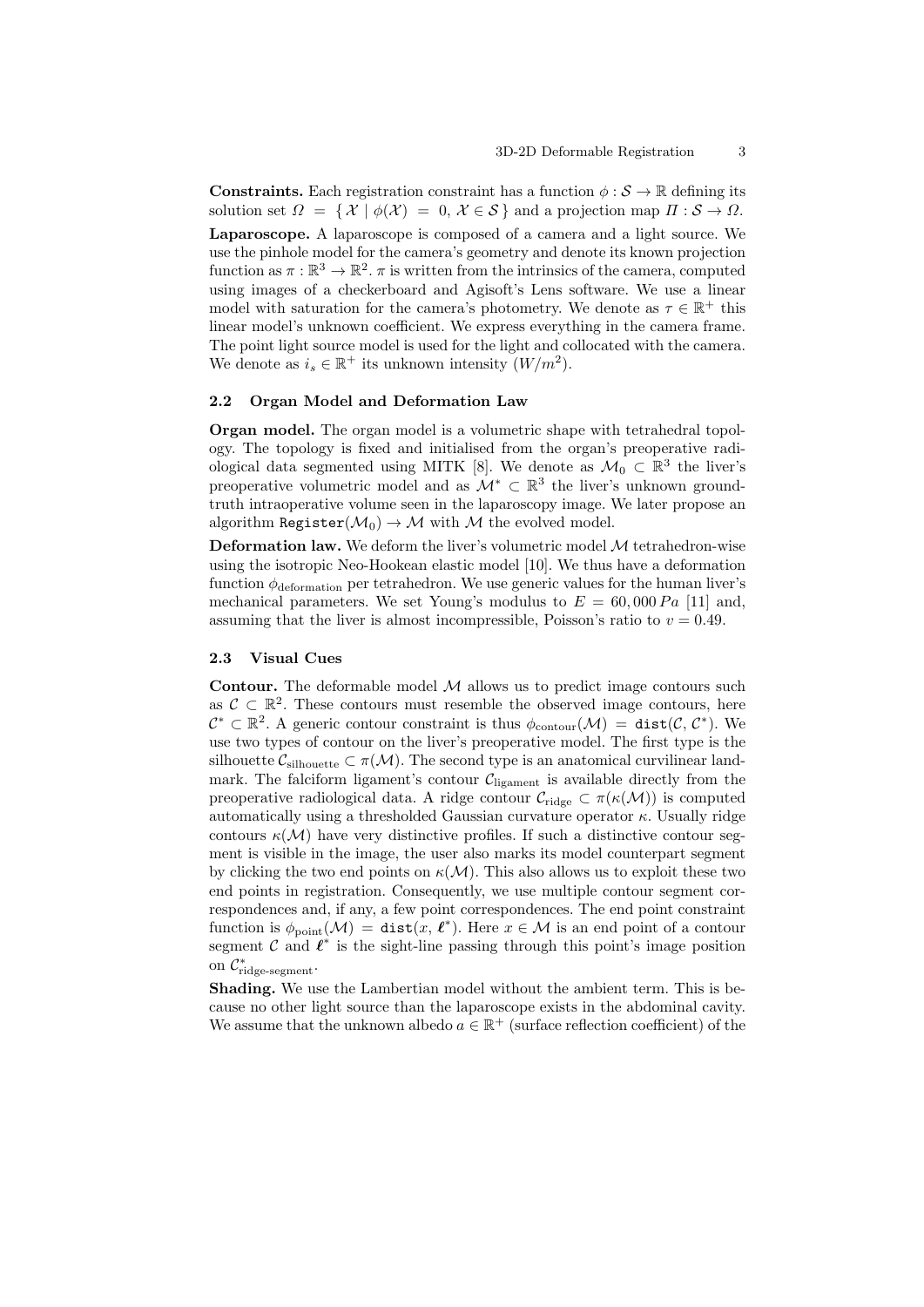#### 4 3D-2D Deformable Registration

visible liver surface is constant. We remove specular pixels with a simple saturation test. We want that the liver model  $M$  shades as in the laparoscopy image  $\mathcal{I}$ . The visible surface emerges as a triangular mesh in the tessellated  $M$ . We thus apply the shading constraint triangle-wise. We have a shading function  $\phi_{\text{shading}}$ for each visible triangle  $\Delta \subset \mathcal{M}$ , which we write as  $\phi_{shading}(\mathcal{M}) = \rho(\eta, \eta^*)$ . Here  $\eta^* \in \mathbb{R}^+$  is the median of the pixels' measured intensities (gray level) inside the projected triangle  $\pi(\Delta)$  in the laparoscopy image  $\mathcal I$  and  $\eta \in \mathbb{R}^+$  is the computed Lambertian intensity for the corresponding model triangle  $\triangle$ :

$$
\eta = -\frac{\gamma}{\|\mathbf{Q}\|^2} \mathbf{n}^\top \mathbf{\bar{q}} \tag{2}
$$

Here  $\mathbf{Q} \in \mathbb{R}^3$  is the triangle's center and  $\bar{\mathbf{q}} = \mathbf{Q}/\|\mathbf{Q}\|$ . The denominator models light fall-off with the inverse-square law. Because the laparoscope hovers at close range  $(5 \, cm \, \text{to} \, 15 \, cm)$  to the liver, light falls off strongly across the visible surface. Our shading model (2) combines all the photometric unknowns into a single parameter  $\gamma = i_s \tau a$ . It is estimated using least median regression between the observed and predicted shading images.

## 3 Proposed Optimisation Solution

We propose a convergent alternating projections algorithm. A sequence of projection mappings form a nonexpansive asymptotically regular mapping [12]. Our algorithm cycles through the constraints' projection mappings and this generates a convergent sequence of shapes. Shading is a local constraint which can only be applied when close to the solution. We therefore introduce it after the convergence of a first round of optimisation using the contour constraints.

#### 3.1 Refining Algorithm

**Cost.** We search the closest M to all constraints' solution sets  $\Omega_i$ ,  $i = 1, \ldots$  m:

$$
\mathcal{M} \in \operatorname*{argmin}_{\mathcal{M}} \sum_{i=1}^{m} \operatorname*{dist}(\mathcal{M}, \Omega_{i})
$$
\n(3)

Algorithm. We solve (3) with the algorithm in figure 1. The algorithm has four stages: marking (line 00), rough automatic initialisation (line 01), contourbased refinement (lines 02-05) and contour-and-shading-based refinement (lines 06-10). First, the user marks visible contour segments on the image and a ridge contour segment on the liver model. Marking takes approximately 1 minute. Second, the initialisation registers the liver's rigid model to the input laparoscopy image by putting it in a canonical pose. In hepatic laparosurgery, the laparoscope is inserted in a port around the belly button and is directed to the liver. The canonical pose thus describes an approximate configuration of the liver relative to the belly button computed from the preoperative radiological data. Third, the contour-based refinement  $(c-refine)$  registers the liver model close to a solution by iterating on the deformation and contour constraints' projection mappings. Fourth, the contour-and-shading-based refinement  $(c\bar{s}-refine)$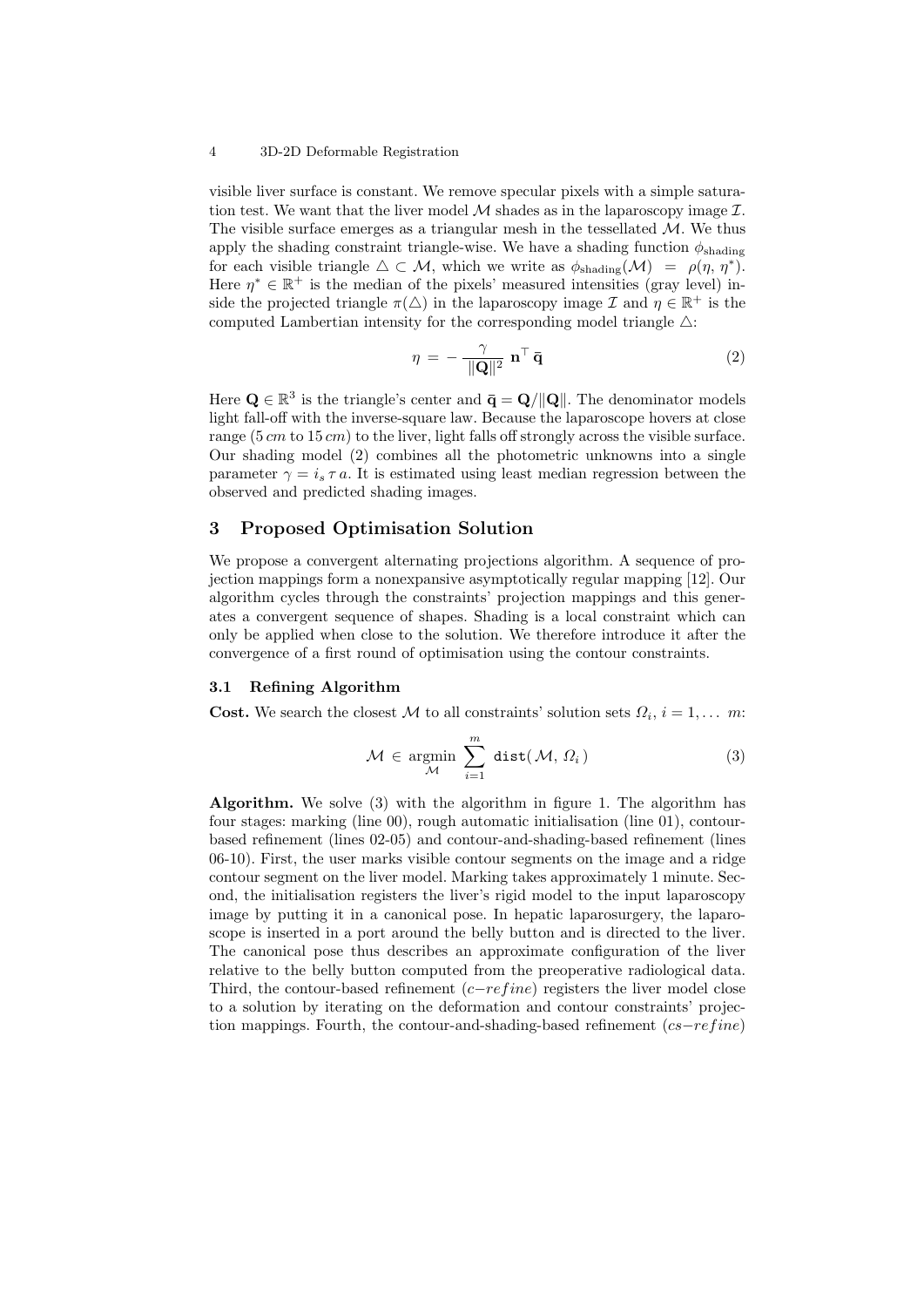improves the registration using the locally valid shading cue by iterating on the deformation, contour and shading constraints' projection mappings. An iteration is very fast to compute because each projection is computed in closed-form and involves few parameters.

#### Procedure: Register

**Inputs:** Liver's preoperative volumetric model  $\mathcal{M}_0$ , laparoscopy image  $\mathcal{I}$ Output: Registered preoperative volumetric model M 00:  $\{\mathcal{C}^*\}\leftarrow \texttt{mark image}(\mathcal{I}), \quad \mathcal{M} \leftarrow \mathcal{M}_0, \quad \mathcal{M} \leftarrow \texttt{mark model}(\mathcal{M})$ 01:  $M \leftarrow$  to canonical pose( $M$ ) 02: set  $i = 0$  and repeat 03:  $\mathcal{M}_{i+1} \leftarrow \mathcal{M}_i$ 04: for each mapping  $\Pi$  in c−refine do,  $\mathcal{M}_{i+1} = \Pi(\mathcal{M}_{i+1})$ , end 05: until dist $(\mathcal{M}_{i+1}, \mathcal{M}_i) \leq \epsilon_c$  or  $i + + \geq$  maxiter 06: set  $i = 0$  and repeat 07: compute photometric parameter  $\gamma$ 08:  $\mathcal{M}_{i+1} \leftarrow \mathcal{M}_i$ 09: for each mapping  $\Pi$  in cs−refine do,  $\mathcal{M}_{i+1} = \Pi(\mathcal{M}_{i+1})$ , end 10: until dist $(\mathcal{M}_{i+1}, \mathcal{M}_i) \leq \epsilon_{cs}$  or  $i + + \geq$  maxiter

**Fig. 1.** Registration algorithm.  $\epsilon_c = 10^{-3}$ ,  $\epsilon_{cs} = 10^{-3}$  and maxiter =  $10^2$  are respectively the thresholds in parameter space and the maximum number of iterations to stop refinements.

#### 3.2 Constraint Mappings

Deformation. We solve a tetrahedron's deformation using an approximated projection mapping  $\Pi_{\text{deformation}}(\mathcal{M}) \rightarrow \Omega_{\text{deformation}}$ . We write this approximated projection mapping by linearising the non-linear  $\phi_{\text{deformation}}$  at current M and solving it [10]. This yields the exact deformation step along the gradient direction of  $\phi_{\text{deformation}}$  to correct the model's shape.

Contour. We minimise the distance between a contour pair with a mapping  $\Pi_{\text{contour}}(\mathcal{M}) \to \Omega_{\text{contour}}$ . This mapping uses an iteration of ICP. The mapping projects each 3D point related to  $\mathcal C$  onto the sight-line drawn from  $\mathcal C^*$  closest to the 3D point along its surface normal. We use a mapping  $\Pi_{\text{point}}(\mathcal{M}) \to \Omega_{\text{point}}$ to solve a contour segment's given end point matches, if any. This mapping projects a 3D point onto its sight-line through the closest path.

Shading. It is possible to solve the shading constraint of a triangle by updating either its depth or orientation. Once the contours are aligned, we assume that the triangle's orientation is reasonably close to its final value. Consequently, so is the term  $\mathbf{n}^{\top} \bar{\mathbf{q}}$ . We thus solve the shading constraint by updating the depth of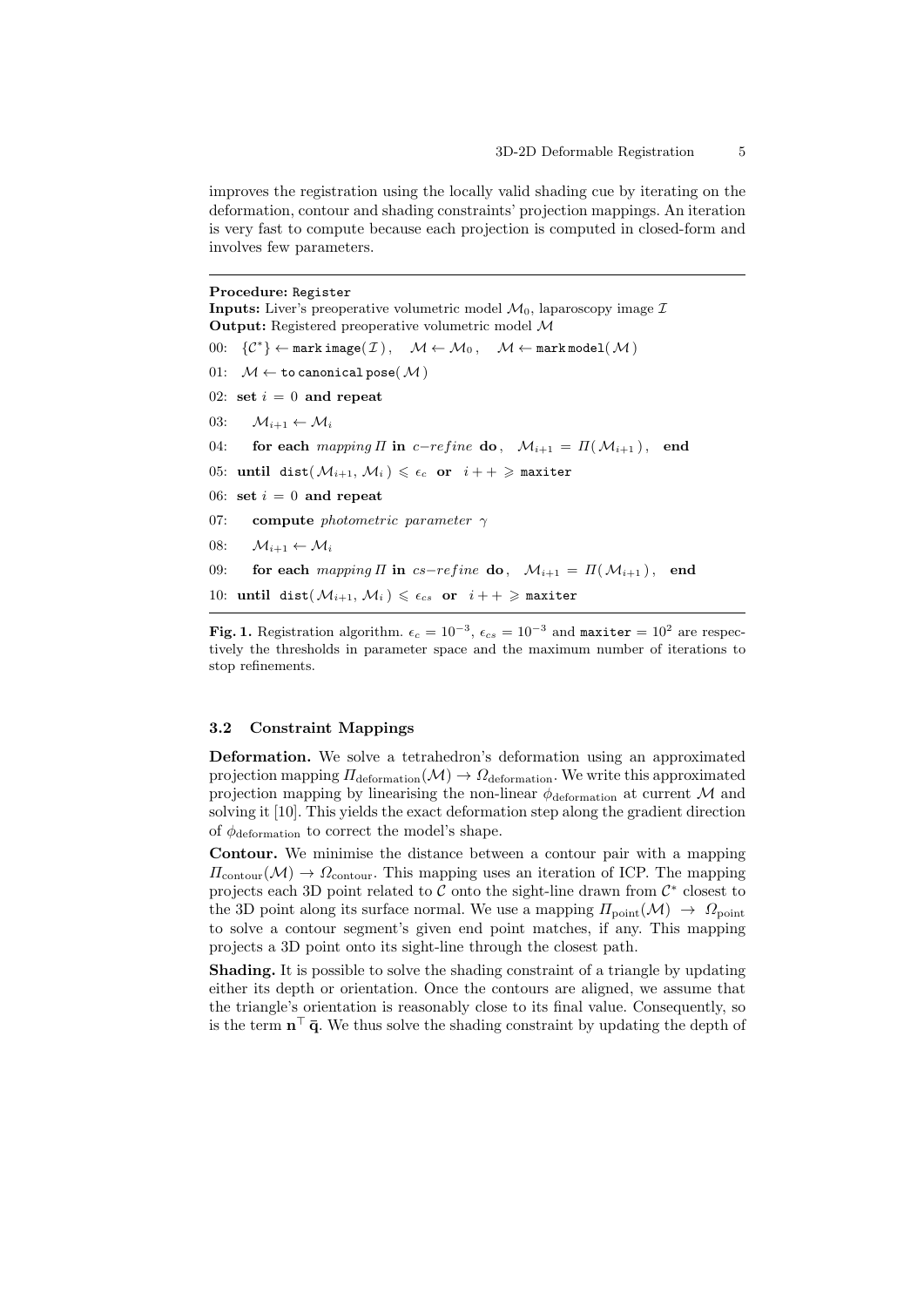the triangle's centroid.  $\Pi_{\text{shading}}(\mathcal{M}) \rightarrow \Omega_{\text{shading}}$  is derived by substituting (2) into  $\phi_{\text{shading}}$  under the previous assumption. This yields the depth correction  $\delta$ :

$$
\delta = \sqrt{-\frac{\gamma}{\eta^*} \mathbf{n}^\top \mathbf{\bar{q}}} - \|\mathbf{Q}\| \tag{4}
$$

which we use to translate the triangle along the direction  $\bar{q}$ .

## 4 Experimental Results

We conducted quantitative simulations using two patients' segmented liver models from their preoperative CT scans and qualitative in-vivo experiments with the laparosurgery images of a patient. Quantitative evaluation on in-vivo hepatic laparosurgery images is difficult and does not exist in the literature.

Quantitative results. Patients' liver models are deformed to different shapes used as ground-truths and their synthetic images are rendered. Each column in figure 2 shows one registration obtained from the canonical pose. In figure 2, the first row shows the ground-truth images with marked contours (yellow for silhouette, red for ridges, blue for ligament) inside the field of view rectangle (cyan). The second and third rows show the colour mapped volumetric registration errors  $(mm)$  from a different viewpoint. We observe that the preoperative model's inner structures are registered within  $1 \, \text{cm}$  error. This corresponds to about 4% registration error regarding the greatest transverse diameter of the liver. We tested our algorithm for different initial poses chosen with progressively increasing displacements from the ground-truth. A 1% displacement in figure 3 corresponds to a 10 mm translation and 10 $^{\circ}$  degrees of rotation about a random axis. Figure 3 also shows (right) colour mapped rigid registration error (mm) for patient B's deformed shape seen in figure 2 which is worse than our algorithm's registration.

Qualitative results. Figure 4 shows the in-vivo liver registration experiments. Each column shows a different registration. The second row shows the registered liver models (initialised from the canonical pose) on the input images. The third row shows the state-of-the-art manual rigid registration results. We observe that the manual rigid registration cannot align the models as good as our algorithm.

### 5 Conclusion

We proposed the first preoperative to intraoperative deformable registration algorithm from a single laparoscopy image by evolving a deformable model using the contour and shading cues. Our algorithm registers inner structures of the liver within 1 cm error. Registration takes 2 to 3 minutes including markings. As future work, we shall study on  $(i)$  automating markings,  $(ii)$  localising and using laparoscopic tooltips' positions as new constraints and  $(iii)$  adapting the preoperative model to the topological changes occurring during the surgery.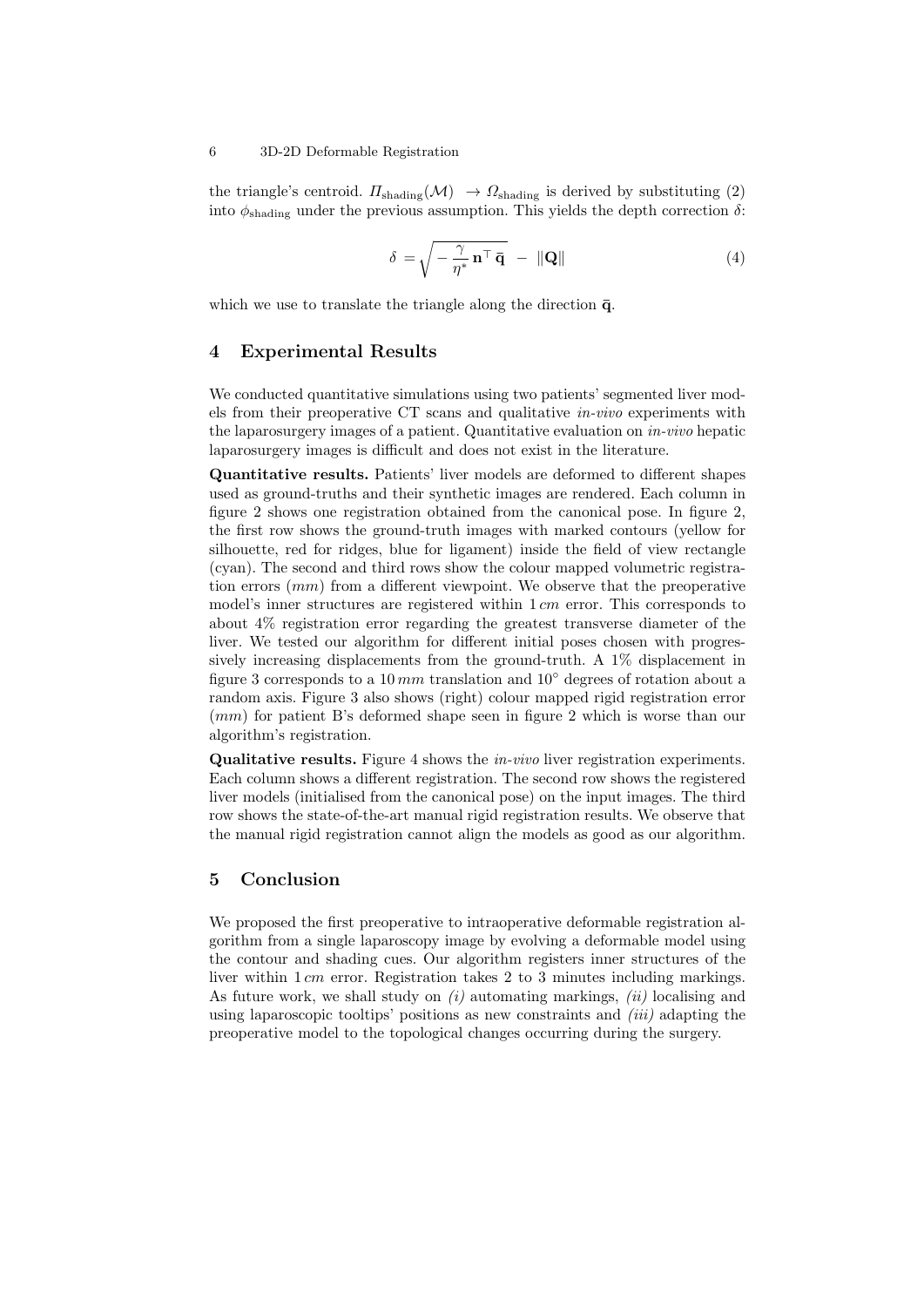

Fig. 2. Quantitative registration experiments with the preoperative liver model. White arrows show the laparoscope's look at directions.



Fig. 3. 3D errors versus different initialisations (left) which also cover the range of the canonical pose. Manual rigid registration error for patient B's deformed shape seen in figure 2 (right).

# References

- 1. Collins, T., Bartoli, A., Bourdel, N., Canis, M.: Dense, Robust and Real-time 3D Tracking of Deformable Organs in Monocular Laparoscopy. MICCAI'16, Medical Image Computing and Computer Assisted Intervention, Athens, Greece (2016).
- 2. Puerto, G., Mariottini, G.L.: A comparative study of correspondence-search algorithms in MIS images. MICCAI'12, Medical Image Computing and Computer Assisted Interventions, Nice, France (2012).
- 3. Nicolau, S., Soler, L., Mutter, D., Marescaux, J.: Augmented reality in laparoscopic surgical oncology. Surgical Oncology, 20(3):189–201 (2011).
- 4. Haouchine, N., Roy, F., Untereiner, L., Cotin, S.: Using Contours as Boundary Conditions for Elastic Registration during Minimally Invasive Hepatic Surgery. IROS'16, International Conference on Intelligent Robots and Systems. South Korea (2016).
- 5. Collins, T., Pizarro, D., Bartoli, A., Bourdel, N., Canis, M.: Computer-Aided Laparoscopic Myomectomy by Augmenting the Uterus with Pre-operative MRI Data.